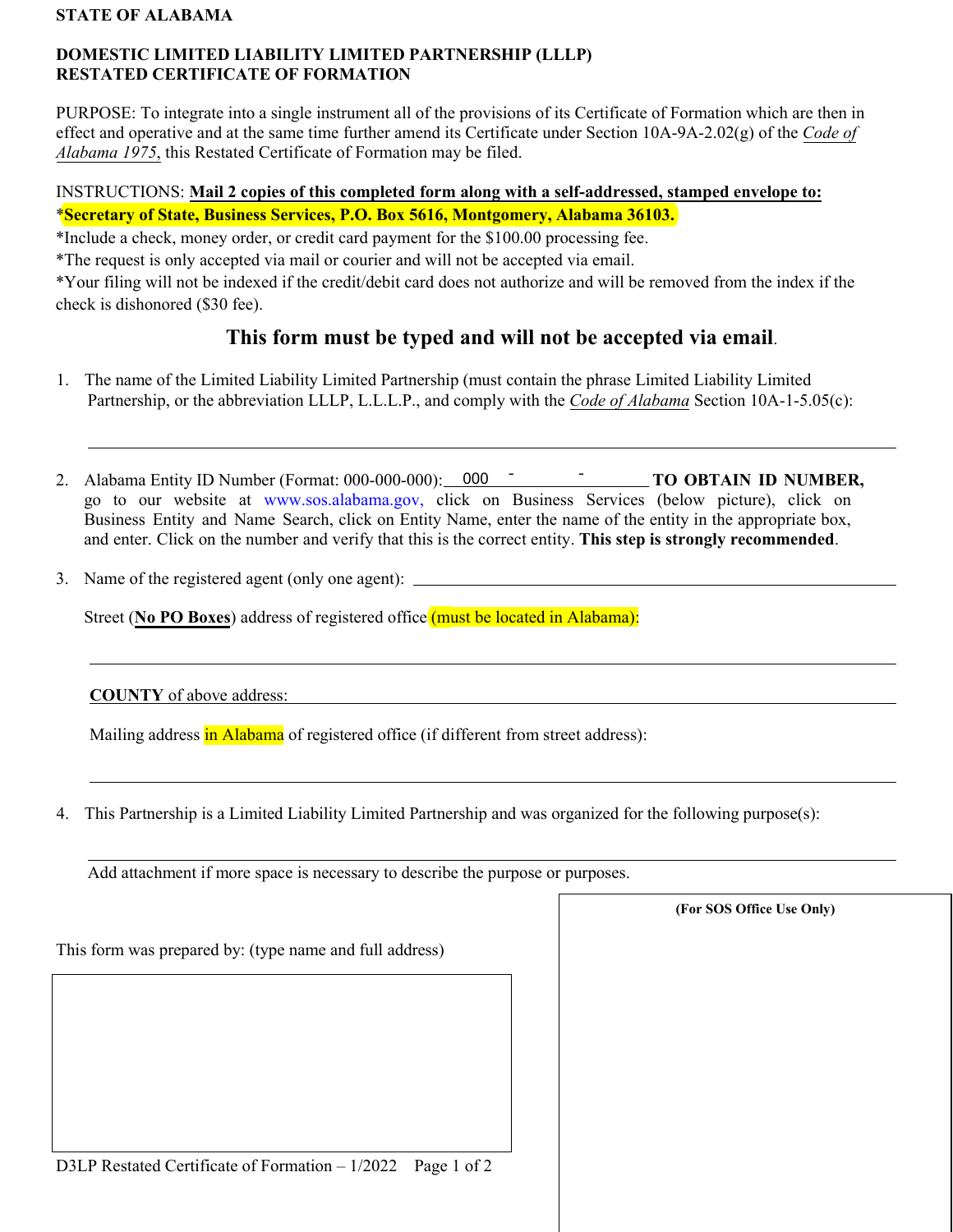## **DOMESTIC LIMITED LIABILITY LIMITED PARTNERSHIP RESTATED CERTIFICATE OF FORMATION**

**\_\_\_\_\_\_\_\_\_\_\_\_\_\_\_\_\_\_\_\_\_\_\_\_\_\_\_\_\_\_\_\_\_\_\_\_\_\_\_\_\_\_\_\_\_\_\_\_\_\_\_\_\_\_\_\_\_\_\_\_\_\_\_\_\_\_\_\_\_\_\_\_\_\_\_\_\_\_\_\_\_\_\_\_\_\_**

5. The following amendment/change effected in connection with this Restated of Certificate of Formation:

|    | If Amended & Restated Certificate of Formation includes a name change, a copy of the Name Reservation Certificate                                                                                                                                                                    |  |  |
|----|--------------------------------------------------------------------------------------------------------------------------------------------------------------------------------------------------------------------------------------------------------------------------------------|--|--|
|    | issued by the Office of the Secretary of State must be attached.                                                                                                                                                                                                                     |  |  |
| 6. | The names, street addresses, mailing addresses, and signatures for each of the general partners must be attached.<br>Include attachment to provide this information if necessary to include all general partners. The signatures are required<br>pursuant to Section 10A-9A-2.03(5). |  |  |
| 7. | This Restated Certificate of Formation consolidates all amendments into one single document.                                                                                                                                                                                         |  |  |
|    | <b>Must be signed by all General Partners</b>                                                                                                                                                                                                                                        |  |  |
|    | The name of the General Partner: 1999 and 2009 and 2009 and 2009 and 2009 and 2009 and 2009 and 2009 and 2009 and 2009 and 2009 and 2009 and 2009 and 2009 and 2009 and 2009 and 2009 and 2009 and 2009 and 2009 and 2009 and                                                        |  |  |
|    |                                                                                                                                                                                                                                                                                      |  |  |
|    | ,我们也不会有什么。""我们的人,我们也不会有什么?""我们的人,我们也不会有什么?""我们的人,我们也不会有什么?""我们的人,我们也不会有什么?""我们的人                                                                                                                                                                                                     |  |  |
|    |                                                                                                                                                                                                                                                                                      |  |  |
|    |                                                                                                                                                                                                                                                                                      |  |  |
|    | $\frac{1}{\sqrt{1-\frac{1}{2}}}$                                                                                                                                                                                                                                                     |  |  |
|    | Date (MM/DD/YYYY)<br><b>Signature of General Partner</b>                                                                                                                                                                                                                             |  |  |
|    |                                                                                                                                                                                                                                                                                      |  |  |
|    | Street (No PO Boxes) address of General Partner:                                                                                                                                                                                                                                     |  |  |
|    |                                                                                                                                                                                                                                                                                      |  |  |
|    | Mailing address (if different):                                                                                                                                                                                                                                                      |  |  |
|    |                                                                                                                                                                                                                                                                                      |  |  |
|    |                                                                                                                                                                                                                                                                                      |  |  |
|    | (MM/DD/YYYY)<br><b>Signature of General Partner</b><br>Date                                                                                                                                                                                                                          |  |  |

**Additional partners must sign (attach listing if necessary).**